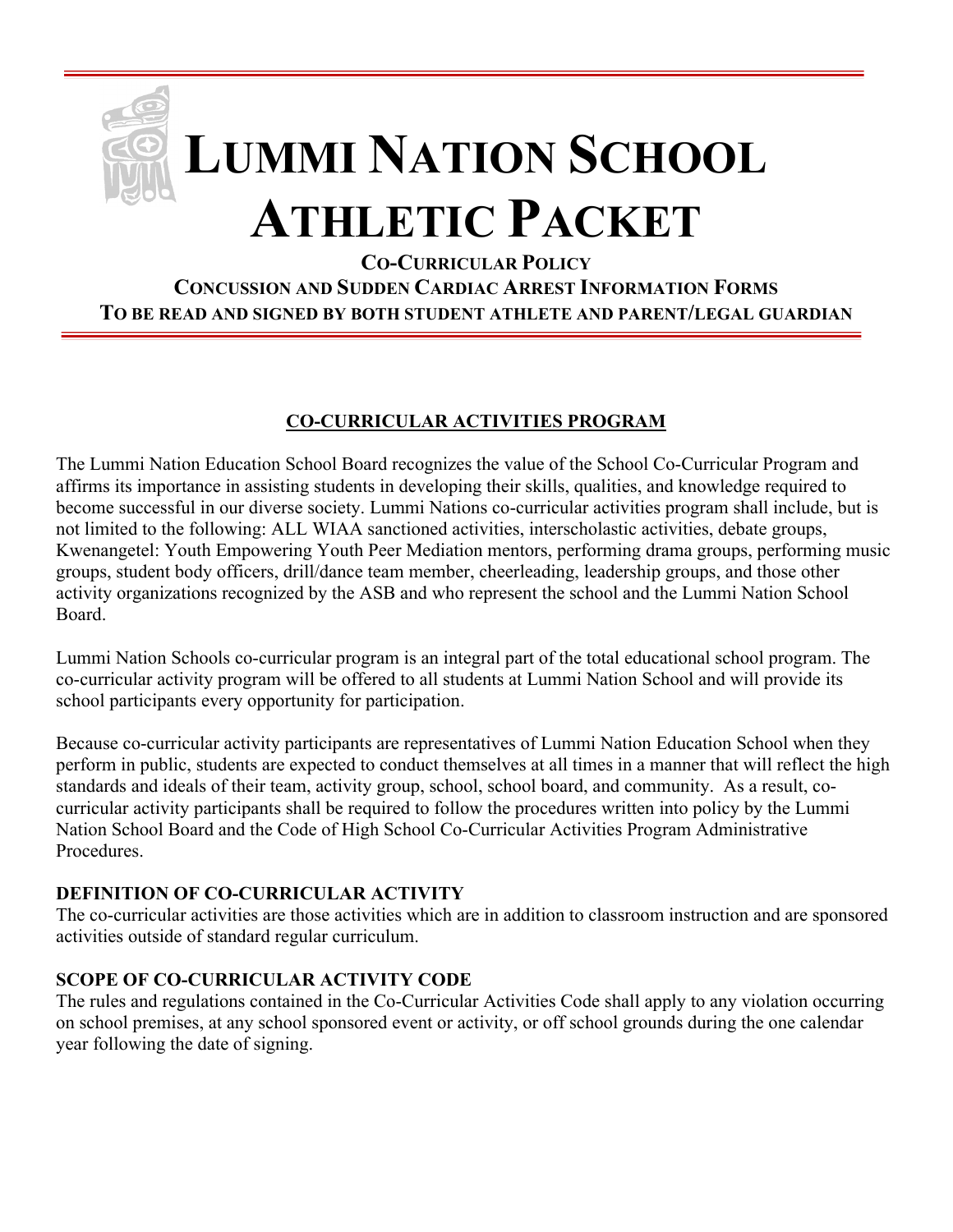

#### **CO-CURRICULAR CODE**

#### **CODE OF CONDUCT AND VERIFICATION OF UNDERSTANDING**

Participation in the Lummi Nation High School activities program is a privilege, not a right. All participants are expected to demonstrate high levels of citizenship and academic performance in order to represent Lummi Nation School as a member of a team or club activity.

Life is full of choices, some are easy and some are hard. As participants, students from Lummi Nation School will be faced with these life choices. If the choices they make impedes, interferes, or hinders their personal or group performance, or renders them unfit to serve as representatives of Lummi Nation School, they may forfeit their privilege to participate. If a participant is found to be in violation with any of the rules set forth in this policy, they will be subject to corrective action as specified in the code.

Activities exemplify the philosophy that dedication, drive and determination bring individual and most importantly team success. Some form of an award ceremony will be held at the conclusion of every activity season to honor successful participants.

The Code of Conduct must be signed each year and will be in effect for one calendar year from the date of signing. The appropriate sanctions, as described in this procedure, will be applied for violations that occur during the one calendar year following the date of signing.

A co-curricular activity season shall be that portion of a school and/or calendar year during which regularly scheduled practices, turnouts, rehearsals, meetings, games, events, or concerts for the specific activity are held under the direct supervision of Lummi Nation School employees.

#### **GENERAL REGULATIONS**

All students who participate in the athletic/activity program of Lummi Nation School will comply with the rules and regulations and will submit to the reasonable discipline of school authorities. This Code of Conduct represents high standards set forth by the Lummi Nation School Board. Individual head coaches, mentors, or staff members who are in charge of a co-curricular activity at Lummi Nation School have the right to add additional written standards for their participants. These standards must be submitted to the principal of Lummi Nation School and pre-approved by the Lummi Nation School Board prior to implementation.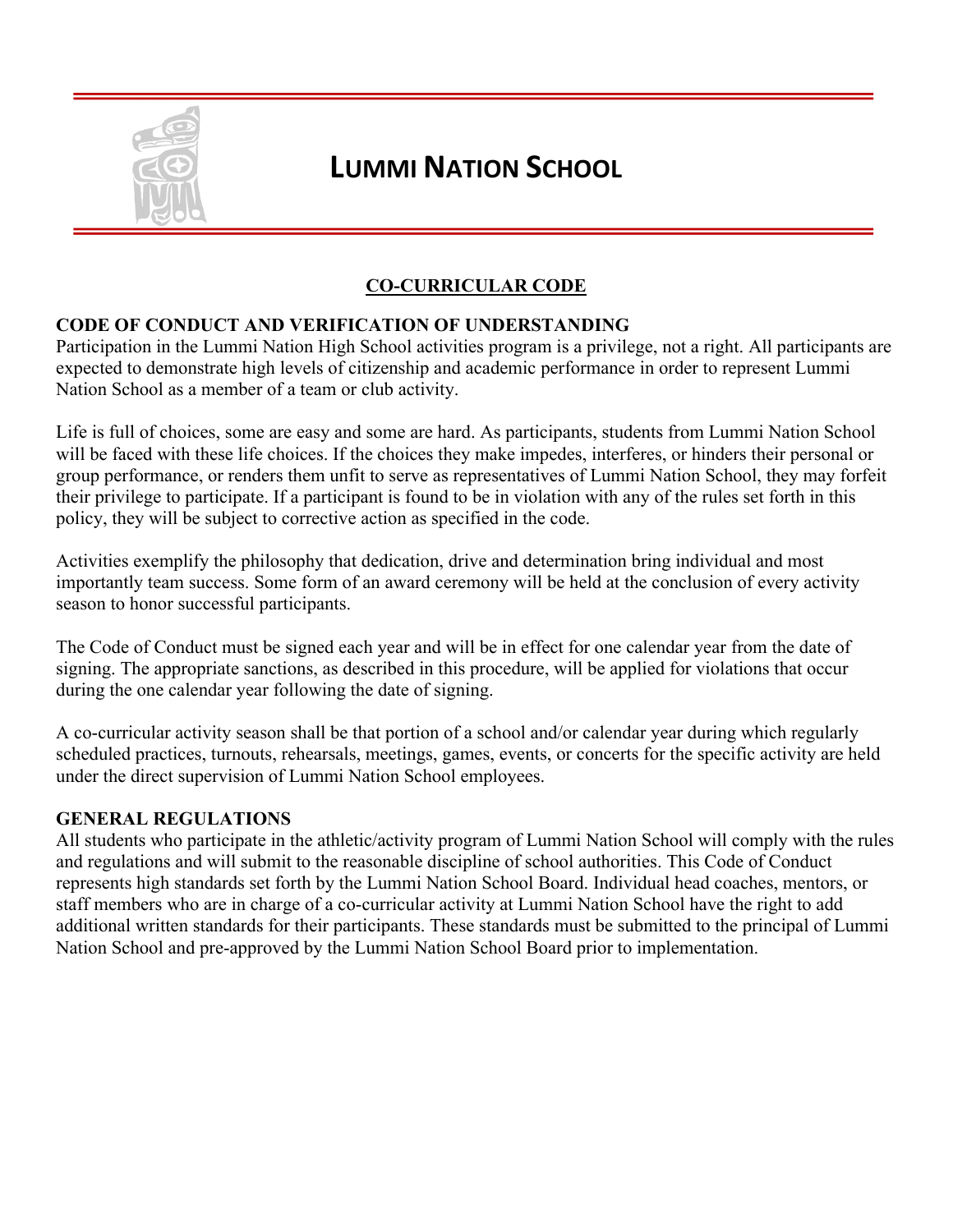

- 1. A student who quits a sport/activity during the season or is released from the team by the head coach/advisor during that season for violation(s) of the Code of Conduct will be restricted from playing another sport/activity for the remaining school year. In the case of this occurring during a spring sport, the succeeding sports season (fall) will be restricted from participation. Only with mutual consent of the principal, athletic director, and both head coaches involved can restriction be removed. In addition, completion of the co-curricular activity's season is required in order for the student to be eligible for letter or other team or individual awards. No awards will be given to any student who has been suspended for the remainder of the season due to violations of this code.
- 2. Any athlete who is injured and has had medical treatment cannot participate in any sport/activity until a signed release form from the doctor is presented to the head coach and/or Athletic Director. The release form will be kept on file by school administration in the students student file.
- 3. Any display of unsportsmanlike conduct toward an opponent or official or the use of profane, obscene, or vulgar languages or gestures during a practice or contest will result in counseling by the head coach/advisor and/or other corrective action, including possible exclusion.
- 4. School owned equipment checked out is property of Lummi Nation School and is the student's responsibility to keep in good condition, besides normal wear and tear, during their activity season. All uniforms must be turned in to the Athletic Director to receive credit and/or awards. In addition, no student will be allowed to participate in any other activity season until all outstanding equipment is returned. If the student has lost any checked out equipment, the student will be subject to fines. Again, all fines will need to be paid in full in order to participate in any other activity season.
- 5. All students who are participating in co-curricular activities must meet the dress standards deemed appropriate by the advisor/coach and school administration. Coaches and advisors of activities will notify participants as to the standards they expect.
- 6. All students are required to attend all scheduled practices, meetings, contests, and performances, whether or not school is in session. If it is necessary to be absent, prior notification must be provided to the advisor / coach no less than 48 hours prior to the planned absence. Exceptions to the 48 hour requirement may be made at the discretion of the principal for good cause.
- 7. All participants shall not engage in conduct detrimental to the school or group.
- 8. A participant shall not steal or use another's property without permission.
- 9. A participant shall not participate in any form of harassment, intimidation, and/or bullying, also known as HIB. Possible termination of eligibility could occur for this offense.
- 10. Any participant who has been charged with a crime during an athletic season will automatically be in violation of the code. The participant will be subject to the violation section of this policy.
- 11. A participant shall not use, consume, possess, transmit or sell alcoholic beverages, drugs, narcotics or tobacco (including smokeless tobacco). In addition, participant shall NOT use or possess drug paraphernalia. Participants who are cited by the law enforcement with a DWI/Minor in Possession will automatically constitute a violation of the code. The participant will be subject to the violation section of this policy.
- 12. Participants must travel to and from all functions away from Lummi Nation in transportation required by the school. The only exceptions permitted are:
	- 1. Injury to a participant which required alternate transportation; or
	- 2. Prior arrangement between the participant's parent/guardian and the coach/advisor for the student to ride with parent/guardian.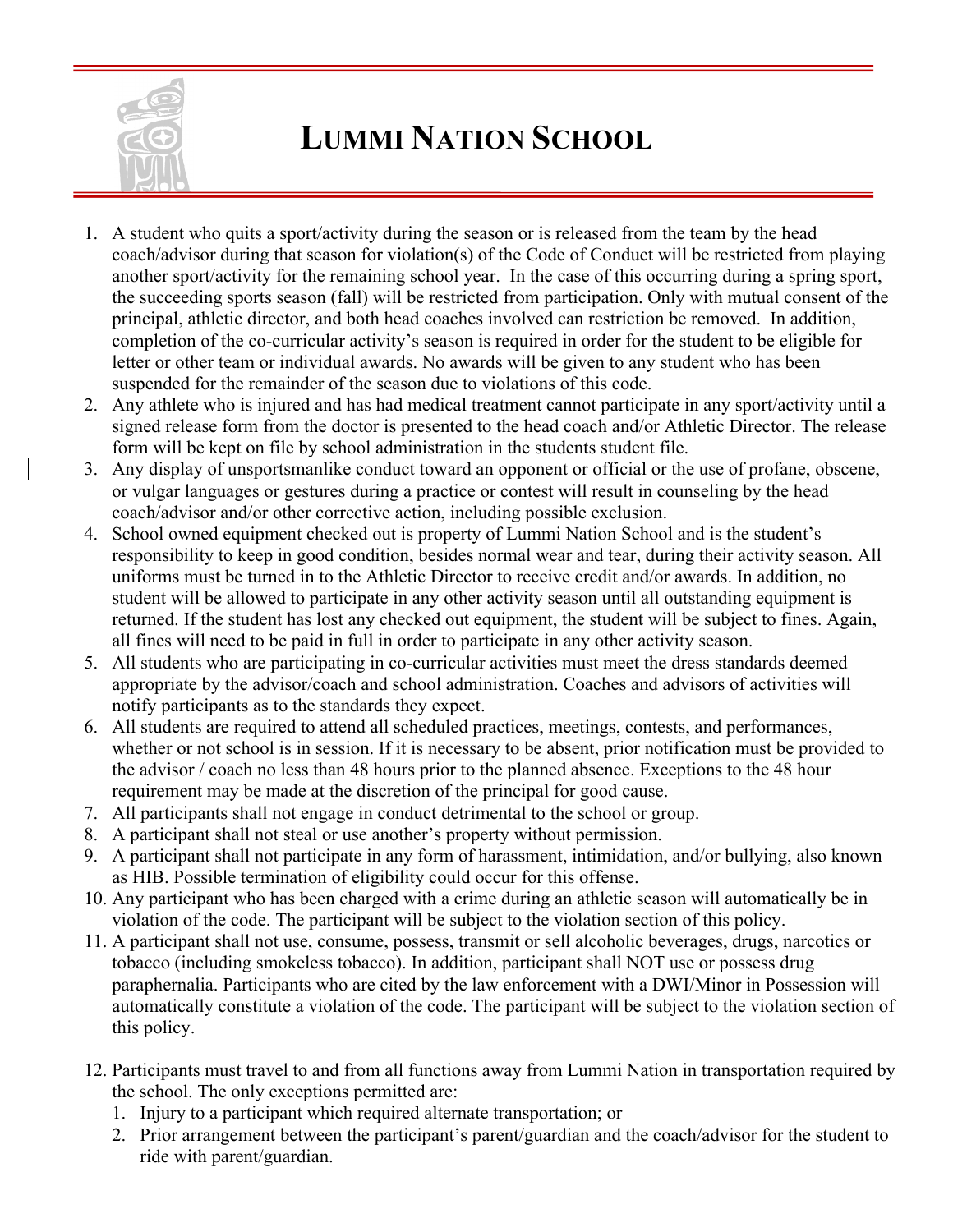

- 13. A participant shall not use, consume, possess, transmit or sell alcoholic beverages, drugs, narcotics or tobacco (including smokeless tobacco). In addition, participant shall NOT use or possess drug paraphernalia. Participants who are cited by the law enforcement with a DWI/Minor in Possession will automatically constitute a violation of the code. The participant will be subject to the violation section of this policy.
- 14. Participants must travel to and from all functions away from Lummi Nation in transportation required by the school. The only exceptions permitted are:
	- 3. Injury to a participant which required alternate transportation; or
	- 4. Prior arrangement between the participant's parent/guardian and the coach/advisor for the student to ride with parent/guardian.

#### **STUDENT ATTENDANCE REQUIREMENTS**

A student must be in school the entire day in order to participate in a practice or co-curricular activity on that day. The only regular exceptions to this requirement are funerals, pre-planned medical/legal appointments, or school sponsored events.

If a student is absent the last day of the week and the competition is on a non-school day, the student must bring to the coach/advisor a signed statement from the parent/guardian granting permission for the student to participate. Failure to bring in a note on the day of the competition will result in failure to participate in the activity. There will be NO exception to this rule.

Truancy is not acceptable at Lummi Nation School. Students are expected to be in school and attending classes on a regular basis. Unexcused absences from any class, portion of a class or practice, will be dealt with as follows:

- **1. First Offense:** Exclusion for one event;
- **2. Second Offense:** Exclusion for one two events; and referred to the Principal or designee for services
- **3. Third Offense:** Exclusion for three events; and referred to the Principal or designee for services
- **4. Fourth Offense:** Exclusion for the remainder of the season; and referred to the Principal or designee for services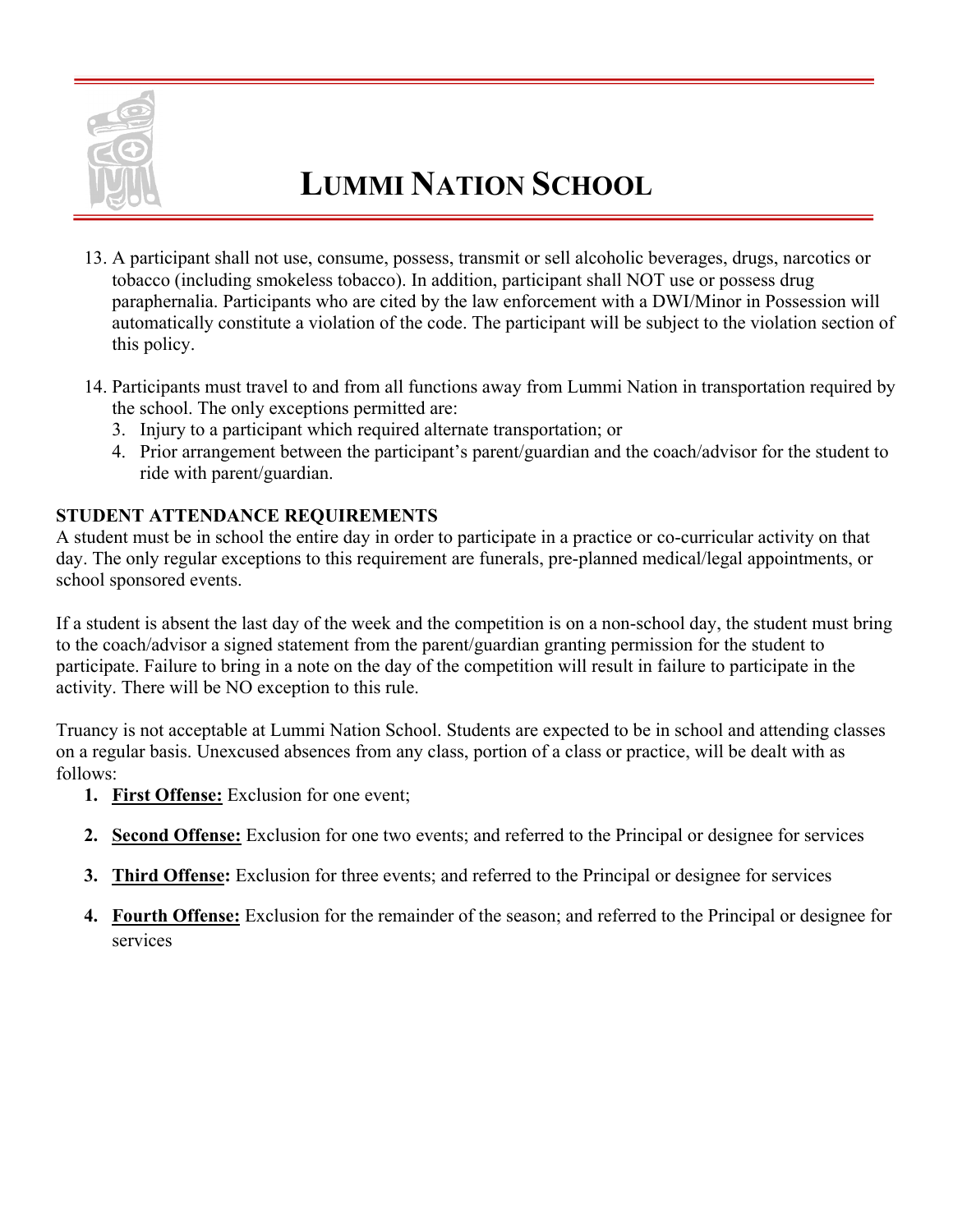

#### **ACADEMIC STANDARDS**

Participants at Lummi Nation School who are involved in a co-curricular activity program are required to successfully perform and advance in their academics. The academic standards place proper emphasis upon student achievement in the classroom to maintain eligibility.

If a student desires to participate in a school sponsored athletic activity, he or she must be in good standing with both attendance and grades not only for the current sports season, but also for the previous sports season. Therefore, to be academically eligible for a fall sport, the student must be in good standing in current fall season and the second semester of the previous school year. For a student to be academically eligible for winter sports, the student must be in good standing in the current winter season and the fall first quarter (term one). For a student to be eligible for spring sports, the student must be in good standing in the current spring season and the previous first semester.

Academic eligibility is established at least every two weeks during the co-curricular activity season. In order to be eligible to participate in an activity, a student must be registered, attending, and passing all assigned classes. All students will be required to hold a minimum of a 2.0 average to be able to participate in co-curricular activities. Students who do not have passing grades may be excluded as previously discussed. The student and parent/guardian will be notified of this exclusion. Students who raise their grades to Passing (2.0, C or higher) during the exclusion week remain ineligible until the following Monday. A student with two or more failing grades during a grading period will be ineligible to participate until the next grading period which is two weeks. Clerical errors made by teachers may be corrected by mutual agreement between the teacher, the Principal, and the Athletic Director.

Academic assessments will begin, no later than three weeks into any activity season. Grade checks will be disbursed on Wednesday and returned on Friday by noon (12:00 pm). The week will start on the Monday and following grade check will include the entire week, ending on Sunday.

Forging of a signature or grade will result in an automatic exclusion for the season.

Eligibility Option: *Student athletes receiving a failing mark on their progress report will have an opportunity to remain eligible by attending an after school program at Lummi Nation School for a minimum of 3 days per week until the athletic director is notified by the teacher/s that the student is passing all classes.* 

Extended Season: In the event that an activity season is extended, grades will continue to be monitored every two weeks and the academic requirement will apply until the season has ended.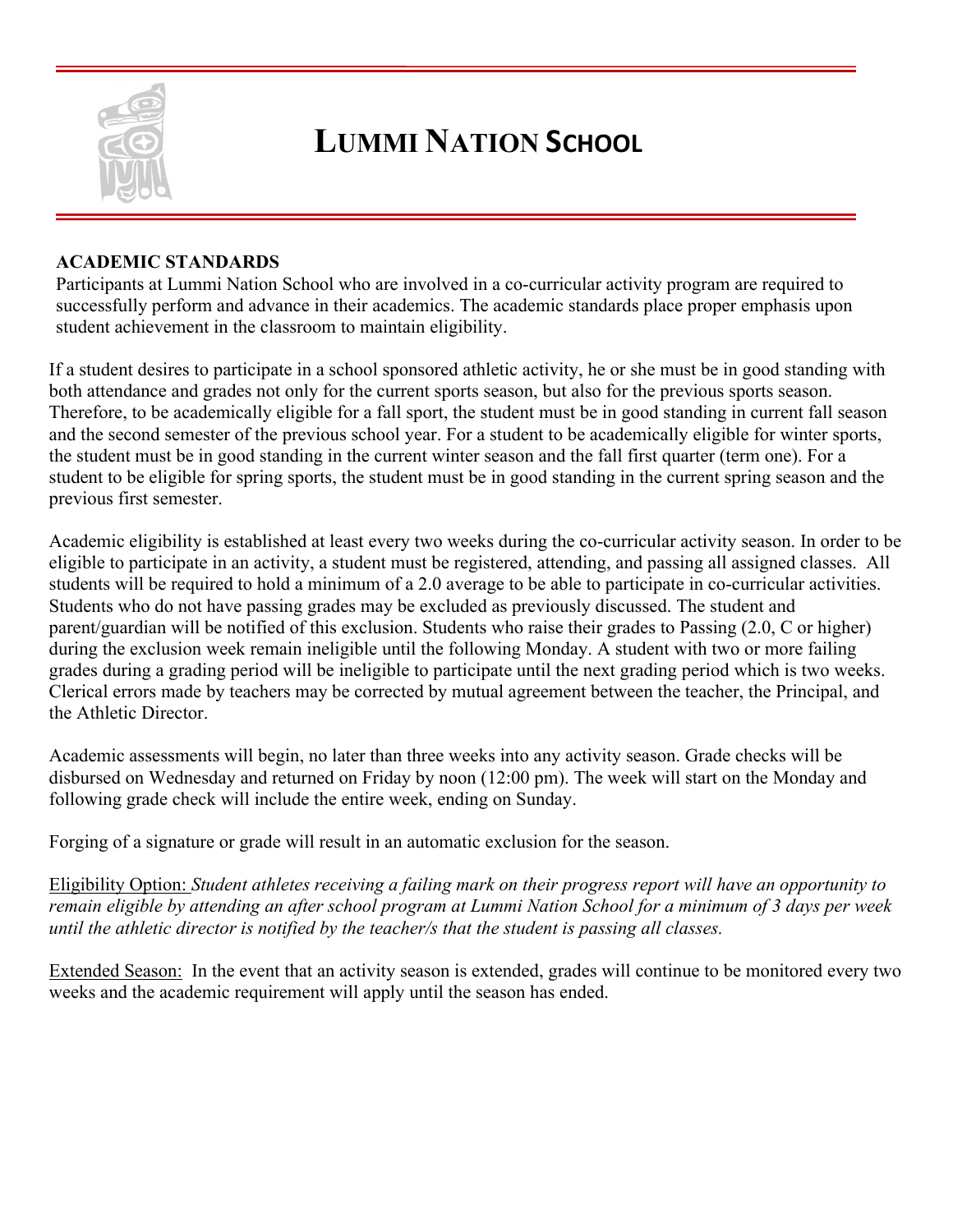

#### **CITIZENSHIP STANDARDS**

All participants of Lummi Nation School must demonstrate good citizenship in the school building, classroom, and co-curricular activity program. Conduct that materially and substantially interferes with the educational process is prohibited.

Any participant referred to the administration for disruptive behavior will be made aware of the possible consequences of his/her behavior and actions and may be subject to appropriate corrective actions.

Students who are referred to administration for disruptive behavior will be disciplined according to the following actions:

- 1. Upon a second referral that requires administrative action, the participant will be declared ineligible for the following week; including games.
- 2. If there is a third referral requiring administrative action, the participant will be excluded from the co-curricular activity for the remainder of the season.

#### **USE OF ALCOHOL, ILLEGAL DRUGS AND CONTROLLED SUBSTANCES**

Lummi Nation School recognizes that chemical dependency is a serious illness that not only plagues today's students but also violates the law. It is the belief that in order to instill the importance of abstinence from these substances, Lummi Nation needs to enforce a **NO-TOLERANCE** policy on the use of such substances.

#### **Definitions:**

Proximity Offense: In the absence of physical possession, if there is knowledge that alcohol, tobacco, drugs or other illegal substances are present and/or being used by others who are present – all students have a responsibility to remove themselves from the situation. If participants are in a location, on or off campus, where they come in contact of any of the above being used the participant has ten (10) minutes to remove themselves from the location. Failure to remove themselves from the location where participation of alcohol, drugs, tobacco or other illegal substances are present will place the participant in violation of the code. This rule does not apply in any event were alcohol or specified drug is permitted by law, such as at religious ceremonies or where alcohol use is restricted to adults.

Exclusion: Athletic/activity exclusion means to complete denial of the privileges to participate in the athletic/activity program for an indefinite or defined period of time.

Self-Referral: Self-referral of a violation means that the student admits to the infraction before an investigation or inquiry by any school staff occurs.

Self-Admittance: Self admittance of a violation means that, when questioned as part of an investigation, a student responds honestly and is cooperative.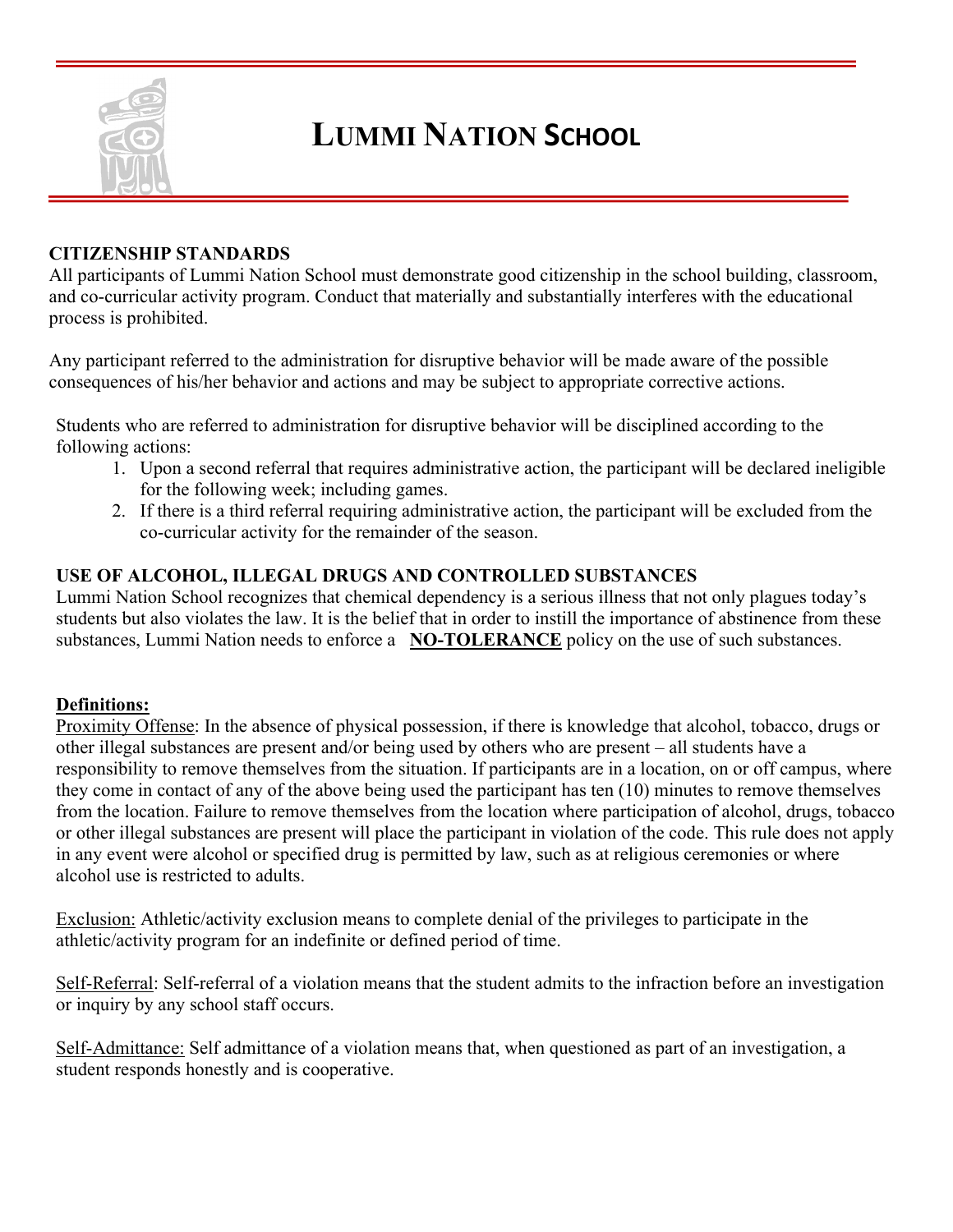

#### **Violation Procedure Violation of Drug and Alcohol Rule**

**First Violation**: Suspension from an activity for fifteen (15) school days. If the suspension does not include a major activity, the participant will be denied the right to participate in the next major performance, game, contest, completion or event. In addition, a drug/alcohol evaluation by an approved community agency or individual is MANDATORY and must be completed within ten (10) school days from the date of the incident. Cost of the evaluation will be at the student and/or parent/guardian expense. Students will attend practices during suspensions.

The participant will be immediately ineligible for all activities or athletic completion. Ineligibility shall continue unless the student accesses the assistance program outlined below:

The student must meet with administration, School Board, Athletic Director, and coaches to request approval to participate. The board will recommend to the principal appropriate action to be taken in each individual case. The school principal will then have the final authority as to the student's participation in the activity program.

**Second Violation:** Suspension from a co-curricular activity for forty-five (45) school days and completion of a new evaluation by an approved community agency or individual within ten (10) days from the date of the incident. Compliance of the evaluation recommendation is required before the participant can return to the activity. Written verification of completion is required must be submitted to the principal and/or Athletic Director. Drug and alcohol compliance is mandatory prior to reinstatement. Students will attend practices during suspensions.

**Third Violation:** A third violation will result in exclusion from all sports and/or activities in the Lummi Nation Schools for a period of one calendar year.

#### **USE OF TOBACCO**

Lummi Nation School recognizes that the use of tobacco, including smokeless tobacco, is a health hazard and is addictive in nature. Lummi Nation will **NOT** tolerate the use or possession of tobacco by any participant. Participants who violate this regulation will be subject to the following action:

**First Violation**: Participant will be restricted from participation in the activity for one game, event, performance, contest, or competition. Counseling will be offered to aid in support to encourage stopping.

**Second Violation:** Participant will be restricted from participation in the activity for two games, event, performance, contest, or competition. Counseling will be offered to aid in support to encourage stopping. If the participant fails to attend the class offered for the addiction, further participation in any co-curricular activity will be terminated until she/he has done so.

**Third Violation:** A third violation will exclude the participant for the remainder of the co-curricular activity season.

**Fourth Violation:** Exclusion from all sports and/or activities in the Lummi Nation School Schools for one (1) calendar year from fourth violation.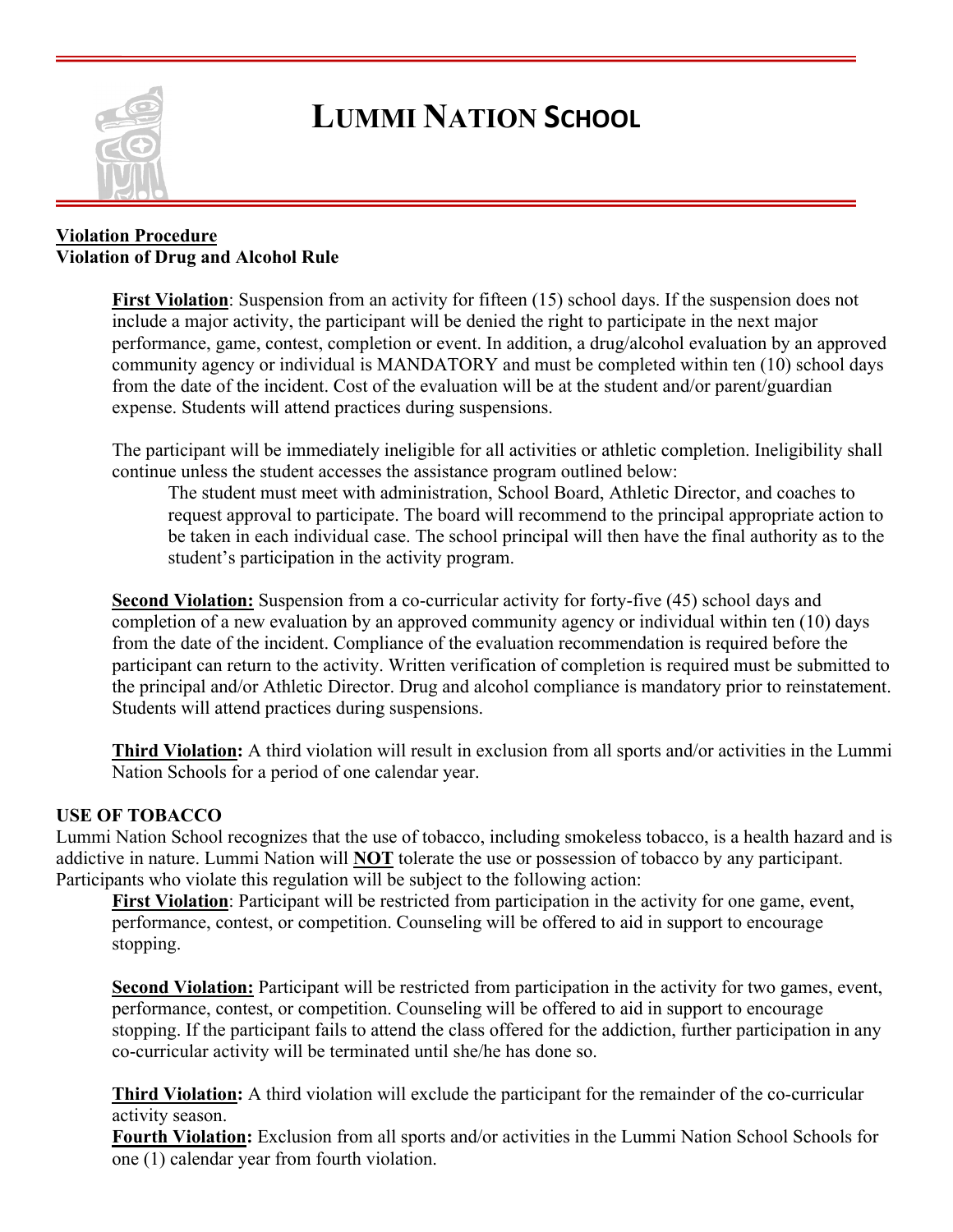

#### **IMPLEMENTATION PROCEDURES**

Whenever the corrective action includes suspension, the advisor/coach will adhere to the following procedures:

- 1. Report the incident immediately to the building administrator and Athletic Director.
- 2. The building administrator will document the offense and call the participants parent/guardian.
- 3. If the law has been broken, Lummi Law and Order will be called. If the law has been broken off the Lummi Nation Campus, 911 will be called and the appropriate Law Enforcement will be called.

#### **SCHOOL SPONSORED DANCES**

It is the decision of the Lummi Nation School that students that are eligible to attend these school sponsored dances must in be grades 9-12.

#### **OTHER REQUIREMENTS FOR PARTICIPATION AT LUMMI NATION**

**Requirements for Participation:** As a participant in any activity, students are required to complete the following and/or turn in the following:

- 1. Students must have an Associated Student Body Card (ASB card).
- 2. Students must be in regular school attendance the previous semester.
- 3. Students must have met the WIAA and Lummi Nation School Co-Curricular eligibility requirements pursuant to rule (18.0).
- 4. Students must be passing all classes with a C or higher.
- 5. In the event that the student is not passing all classes, the student will be required to attend after school tutoring sessions until they successfully are passing their classes.
- 6. School Insurance Form or Insurance Waiver Form completed and signed.
- 7. Students must be 20 years of age or younger during the course of the season.
- 8. Medical Emergency Release Form completed and signed.
- 9. Code of Conduct Signed by Student and Parent
- 10. Physical Examination or Physical Evaluation update and approved.
- 11. Previous Sports Equipment Returned
- 12. Acknowledge of Risk Form signed.

**WIAA Requirements:** The participant must abide by all WIAA rules and regulations found in the WIAA Handbook with specific exceptions as allowed by WIAA related to academic standards and student conduct as noted in this Code.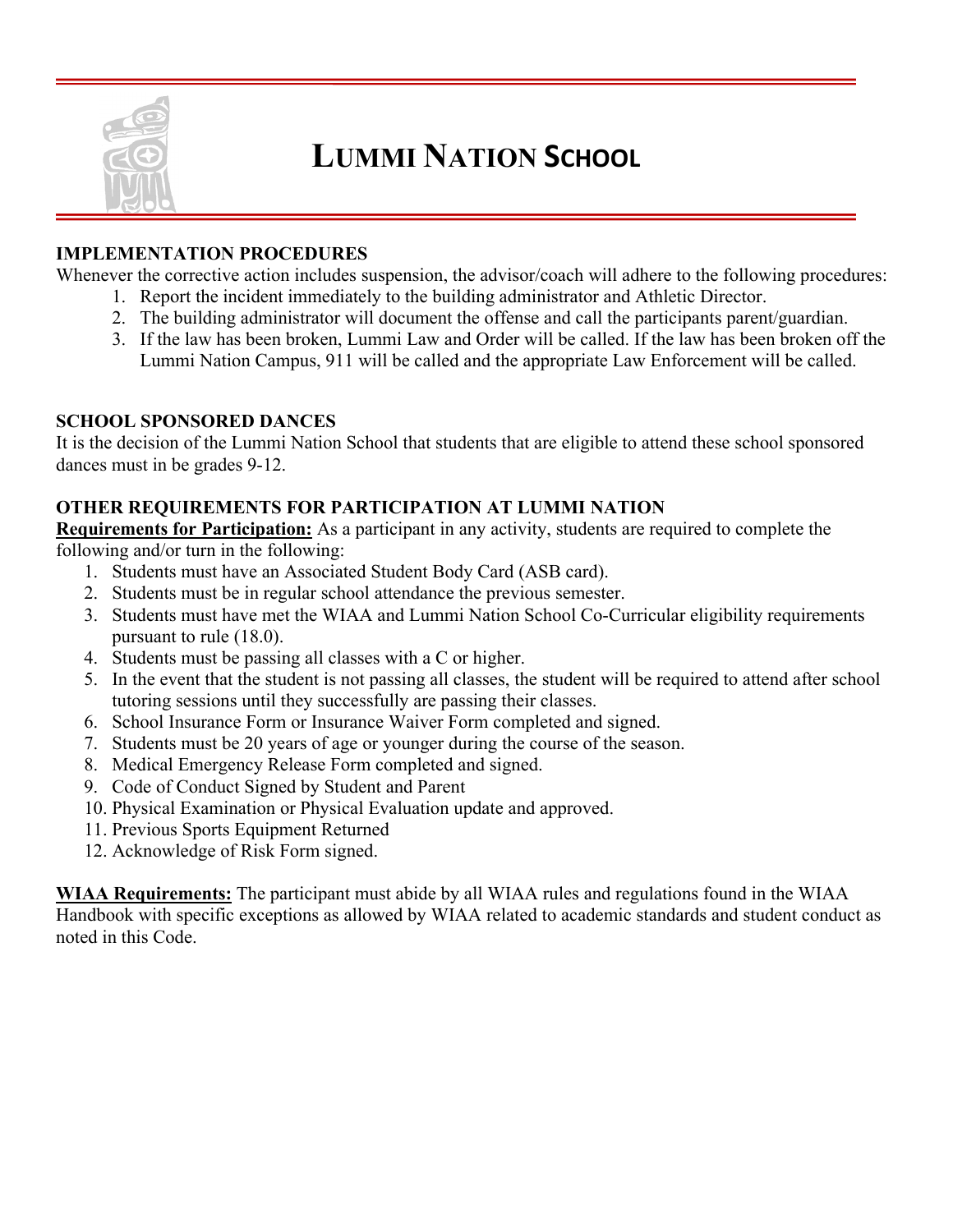

The WIAA Handbook is accessible for your review through the High School Athletic Director:

**1**. **Age Limit-**Students must be 20 years or younger on the following dates:

September 1 for fall sports December 1 for winter sports March 1 for spring sports

**2. Residence Rule:** Students must reside within areas where the Lummi Nation School provides transportation with either one or both parents, or with a legal guardian. There are exceptions to this rule, and any questionable situation must be brought to the attention of the Athletic Director.

**3. Enrollment Rule** –A student shall be enrolled in school no later than October 1<sup>st</sup> (the first term) and February  $15<sup>th</sup>$  (the second term) to fulfill the previous semester requirements on attendance. He/she shall have been in regular attendance from the time of enrollment to the date of the contest.

**4. Physical Examination-** Every student who participates in interscholastic athletics/activities must have passed a physical examination from a licensed medical physician or surgeon during the 13-month period prior to participation. Written evidence of having passed the physical exam must be on file in the office before the student will be permitted to turn out for the first practice. It is emphasized that this exam **i**s only valid for 13 months, and must be updated at the end of this period, even though it might occur in the middle of a sport season. To resume participation fallowing an illness and/. Or injury serious enough to require medical care, a participating student must present to his/her coach a "Return to Play" form signed by a physician.

**5. Attendance-** WIAA Handbook attendance rules apply subject to exceptions found in this Code.

**6. WIAA Eligibility Rules-**above are listed several of the WIAA eligibility rules, which are the most commonly troublesome ones for some students. Others must include: (1) Students must be a member of their school: (b) students must meet special requirements if they have transferred between schools: (c) students must meet the season limitation standard: (d) student must get special permission if they are a foreign exchange student and (3) students must meet amateur standing criteria, etc.

#### **GRIEVANCE / HEARING APPEALS**

Any student who has been suspended/excluded from athletic competition (participation) by the Athletic Director/ principal as a result of violating the co-curricular code, has a right to appeal the penalty and/or the violation or both.